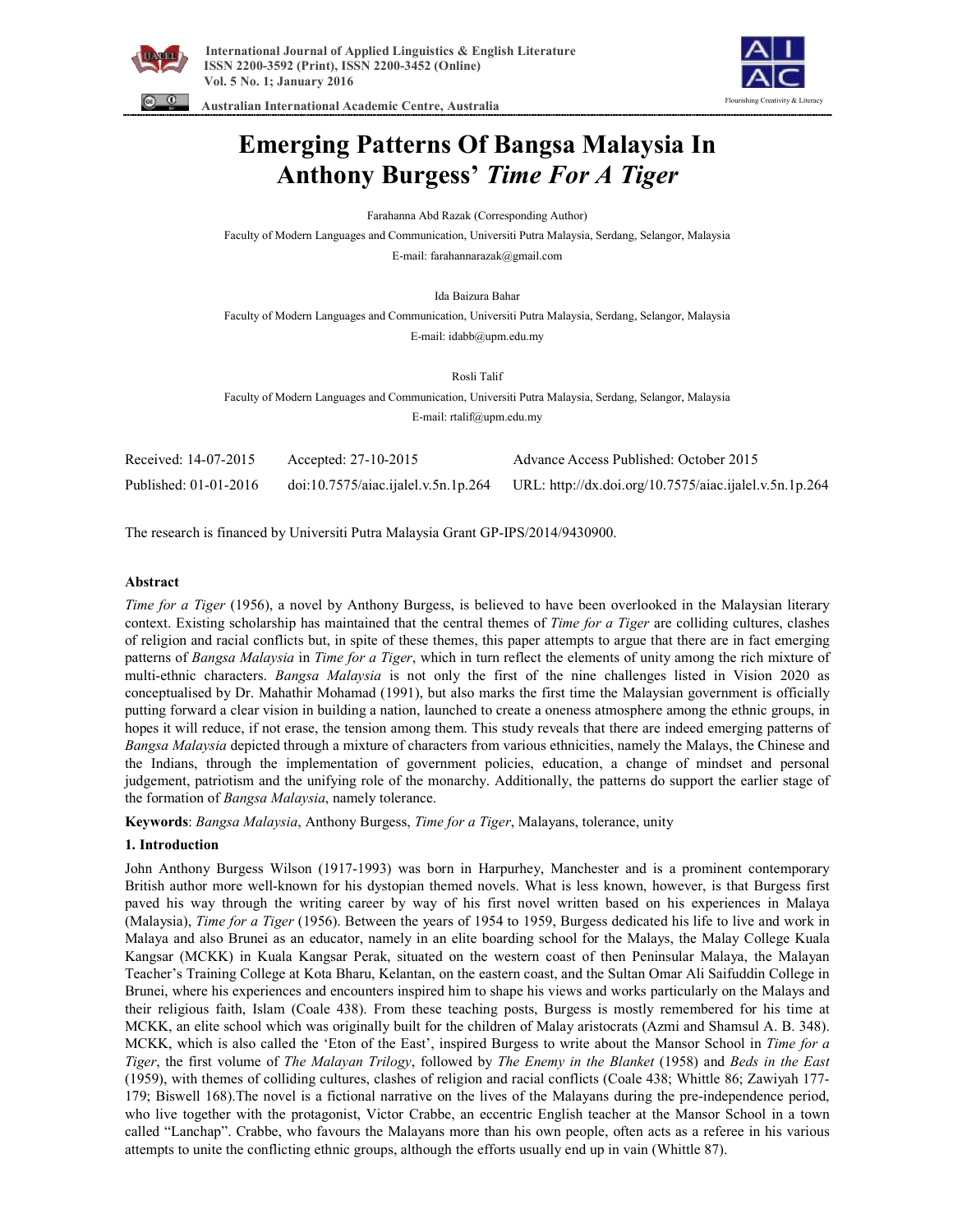Despite the fact that the trilogy is written in the Malayan setting, there have been limited number of studies conducted so far, especially in the Malaysian academic context and discourse, namely by Zawiyah (2003), Ida B. B. (2010), Whittle (2013) and Farahanna, Ida. B. B. and Rosli (2014). Various issues have been analysed in these studies, specifically Burgess's ideological projection through his portrayal of the characters (Zawiyah 2003), the hypothesised paradigm of Malayness as an everyday-social reality (Ida B.B. 2010), the connection of the post-war period of decolonisation with the national identity of the British (Whittle 2013), and the author's portrayal of the animistic beliefs of the Muslim Malay characters and how the animistic beliefs are linked to the practice of Malay *adat/*culture (Farahanna et al. 2014). Although Whittle's study is based on decolonisation and British identity, his analysis, however, focuses more on the idea of ethnical tension and the possible unity that might be achieved by the Malayan characters.

Since the term *Bangsa Malaysia* was unveiled in 1991 by the fifth former Malaysian Prime Minister, Dr. Mahathir Mohamad, under Vision 2020, it has attracted different views and perspectives, mainly due to its unclear and ambiguous meaning, and the means of achieving it due to the nation's multiethnic languages, religions and cultures (Mustafa 2006, 2010; Khoo 2011). Researchers and scholars both agree that there is still much to be done in realising *Bangsa Malaysia* and, to do so, a number of approaches have been suggested; for example, to acknowledge their differences, to form mutual understanding of each other (Shamsul A.B. 1996), to instill religion into the system (Khoo 2011) as well as to achieve it through political culture (Shakila 2006; Shukri et. al. 2010; Husin 2015), through a change of mindsets and attitudes (Shakila 2006; Husin 2015), through a deep understanding and sense of respect for religion, culture and monarchy (Shakila 2006; Shukri et. al. 2010; Husin 2015), through the education system (Aminuddin 2000; Khader 2012; Husin 2015) and also through parenting (Aminuddin 2000). Indeed, *Bangsa Malaysia* is at the top of the nine challenges listed in Vision 2020, and this also marks the first time the Malaysian government is officially putting forward a clear vision in building a nation (Mustafa 2-4), where the specific term was launched to create a oneness atmosphere among the ethnic groups, in hopes it will reduce, if not erase, the tension among them. Besides that, the term *Bangsa Malaysia* was also originally proposed by Mahathir to replace the term *Bangsa Melayu* (Reid 296-297) and was instead later redefined into *Melayu Baru* (1991) (directly translated into 'New Malay') which was created to urge the Malays to continue thriving towards a better self, creating success without being spoon-fed or, in other words, to learn to stand on their own (Mustafa 163-164).

However, through a hermeneutic textual analysis as our methodology, we argue that there are, in fact, emerging patterns of *Bangsa Malaysia* in the narrative, *Time for a Tiger*, which in return reflect the elements of unity among the rich mixture of ethnic groups already depicted by a renowned British author, Anthony Burgess, long before it was conceptualised by Mahathir in Vision 2020. Our study, so far, has also discovered that scholarship on the Malayan characters in Burgess' *Time for a Tiger* is still undermined in terms of scholarly value and overlooked in terms of its ethnicity discourse. Another new knowledge, therefore, of this study is to respond to the problem of this absence by examining the literature by an English author who had, in reality, lived in the setting of his own fictional world. In our opinion, the literary continuation of this group of writers has been ignored for a long time and has not appeared in anthologies or class syllabi in the Malaysian context.

# **2.** *Bangsa Malaysia*

Mahathir, in his paper presentation, "Malaysia: The Way Forward (Vision 2020)" (1991), states that:

There can be no fully developed Malaysia until we have finally overcome the nine central strategic challenges that have confronted us from the moment of our birth as an independent nation. The first of these is the challenge of establishing a united Malaysian nation with a sense of common and shared destiny. We must be a nation at peace with itself, territorially and ethnically integrated, living in harmony and full and fair partnership, made up of one '*Bangsa Malaysia*' with political loyalty and dedication to the nation (Mahathir 1991)

The eight other strategic challenges proposed in the Vision 2020 are to build a Malaysian society who are (1) psychologically liberated and respected, who are confident and proud of their achievements, (2) mature, democratic and can act as a model to other nations, (3) highly ethical, with strong religious and spiritual values, (4) full of tolerance for others, who practise diverse sets of customs, cultures and religions, (5) innovative and progressive, (6) loving and caring, (7) economically unbiased and (8) prosperous and economically competitive (Mahathir 1991).

Despite the *bona fide* effort, the idea of *Bangsa Malaysia* itself, according to Ariffin and Badriyah, is deemed problematic; the term *bangsa* denotes people, race, ethnic, community, nationality, state, or nation, thus making it a perplexing term to start with (as cited in Mustafa 151). Hishamuddin Rais (2014) suggests that *bangsa* signifies a group of people who shares the same sets of languages, cultures and ways of life and lives together in a territory, and that it is also important for these groups of people to not only share the same historical background but must also share the same dreams, hopes and ambitions (Hishamuddin 2014). The term *Bangsa Malaysia*, however, according to Hooker, gives the original meaning of *bangsa*, which refers to race, a touch of nation (161). The ethnics, in Vision 2020, she explains, are actually being renamed no longer as Malays, Indians and Chinese but as one, a nation, and that this move is taken to overcome the gaps between the ethnics in Malaya, which was originally cultivated by the British colonial practice (Ibid). Here, the image of oneness as a nation is highlighted, through their utmost devotion to the country and through the use of the national language, *Bahasa Malaysia*. Accepting the Constitution, which covers rights and responsibilities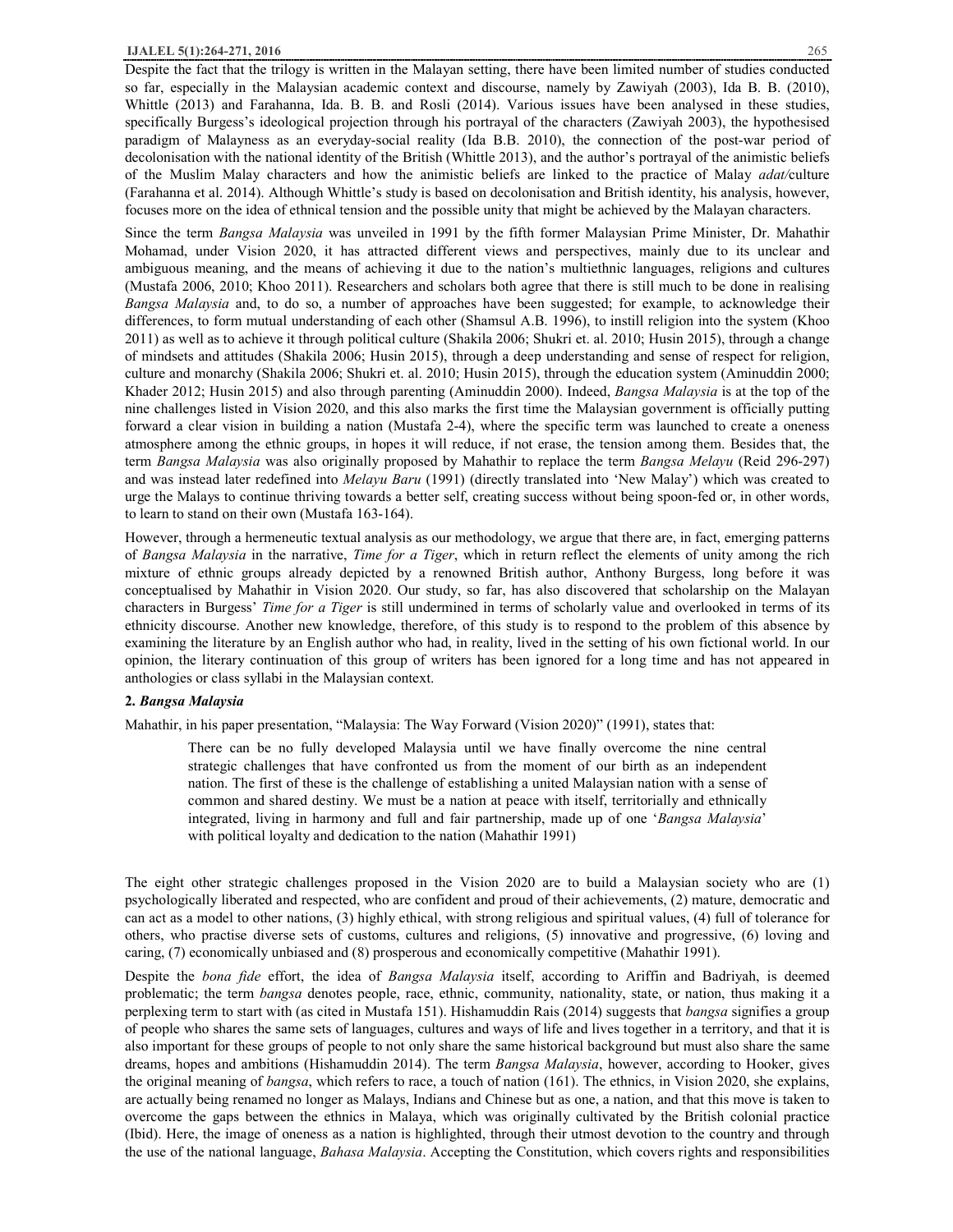Malaysia's current Prime Minister, Mohd. Najib Abdul Razak, also reiterates the same view as Mahathir; that *Bangsa Malaysia* does not mean the need to evaluate someone by their skin colours, races or religions and it also does not question the special positions of the Malays as promulgated in the Constitution of Malaysia as Article 153 (Tan et al. 2006). However, Najib also states that *Bangsa Malaysia* is not a policy written in the Constitution but a 'state of mind to eradicate social prejudices and differences among the races', and that everyone should accept this in order to avoid polemics on the definition so as to avoid arousing controversies (Ravi and Nurbaiyah 6). Najib also highlights the confusion behind the term *Bangsa Malaysia* that has been openly interpreted and debated as this misunderstanding has, in fact, triggered the idea that *Bangsa Malaysia* poses a threat to the Malays as it is believed that it challenges the Constitution and the special positions of the Malays (Ibid). The unclear meaning of *Bangsa Malaysia* has also been discussed by Khoo Gaik Cheng, where she suggests that the whole idea of *Bangsa Malaysia* often leads to the understanding that, instead of basing themselves by ethnicity, the Malaysians will merge into one: "Because the word *bangsa* conflates meanings like "race" and "nationality," the most optimistic reading of "*Bangsa Malaysia*" suggests a Malaysian, a nation able to imagine itself as a hybrid whole rather than one permeated by ethnic divisions" (Khoo 2).

Khoo's view of *Bangsa Malaysia*, for instance, differs from Mahathir's as the eminent statesman defines the term as the citizens being able to identify themselves with the country, adhering to the Malaysian Constitution, which also means accepting the polychromatic cultures and beliefs practised by other ethnics, while Khoo sees it more as a hybrid, merging the diverse ethnicities of Malaysia into one. Mahathir has, in the recent past, admitted that the creation of *Bangsa Malaysia* has to be one of the most challenging political tasks yet in realising Vision 2020 as the different ethnic groups have to acknowledge each other's differences in order to share a common national identity (Shamsul A.B. 15-16). *Bangsa Malaysia* is indeed prone to economic and social pressures and, in order to avoid succumbing to them, the Malaysian government has been continuously thriving to instill religion into the system as, in times of stress and disturbance, religion is believed to act as a strong force of guidance that shapes identity (Hooker 162-164). Indeed, the success of *Bangsa Malaysia* lies in the success of the leaders in applying Islam to function as a moral code as well as a civil religion and one of the commonalities of *Bangsa Malaysia* (Hooker 162-164). In recent times, Mahathir has stated that *Bangsa Malaysia* would not be realised if the citizens in Malaysia still held tightly and rigidly to their own identity, culture and language ("*Pegangan Kuat Identiti Asal Halang Wujud Identiti Bangsa Malaysia, Dr Mahathir*" 2014). According to Mahathir, if this practice continues, it will not only split the nation apart but also hinder the government's attempt to nurture a new generation of *Bangsa Malaysia* (Ibid). He further adds that it has been agreed under the Social Contract of 1957 that citizens of Malaysia are allowed to retain the identities of their homelands but the problem arises when they do not allow any changes in their lives, thus complicating the process even further (Ibid).

In the academe, however, we have identified views in contemporary studies and scholarly articles on *Bangsa Malaysia* (Aminuddin Mohd. Yusof 2000; Shakila Parween Yacob Fakhri 2006; Diana L. Eck 2007; Abd al-Hakeem Carney 2008; Md Shukri Shuib et al. 2010; R. Khader 2012; Azhar Ibrahim 2014; Syed Husin Ali 2015) which seem to indicate an understanding of a nation (the Malaysians) consisting of various ethnicities who acknowledge each other's differences while still maintaining their own values and, at the earlier stage of formation, must first tolerate these differences before slowly transitioning to accept them as a part of a polychromatic nation. Moving on from the issues concerning *Bangsa Malaysia*, we aim to address the following queries for this study with regards to the literary portrayals of Malayan characters: are there any emerging patterns of *Bangsa Malaysia* based on Burgess' portrayal of the Malayan characters? If so, how do these patterns fits into the understanding of *Bangsa Malaysia*? To clarify our own stand, we will also be applying the term 'ethnicity' to refer to the characters' ethnic groups throughout the analysis. It must be stated, however, that, since the unveiling of *Bangsa Malaysia*, the concept has attracted scholars from various fields, including literary studies; thus, it is important for us to discuss these studies first in the next section before moving on to our analysis.

#### **5.** *Bangsa Malaysia* **in Literary Studies**

Since it was first introduced in Malaysia, a number of literary scholars have applied *Bangsa Malaysia* as a framework in their studies (Quayum 1999, 2007; Noritah and Washima 2007). From these studies, the concept of *Bangsa Malaysia*  has been used in exploring the authors' suggested approaches through the portrayal of their characters in constructing *Bangsa Malaysia* (Quayum 1999, 2007), in examining how women and sexuality are framed in Malaysian literature within the dominant national view of a national Islamic identity and an imagined *Bangsa Malaysia*, and also the potential of these works to be examined in understanding and interpreting the national policies and ideology, particularly towards race, religion and gender (Noritah and Washima 2007).

Mohammad. A. Quayum, in "Imagining "*Bangsa Malaysia*": Race, Religion and Gender in Lloyd Fernando's *Green is the Colour*" (1999), argues that Fernando suggests ways of creating a united identity, *Bangsa Malaysia*, in this nation's plural society scene, through his visions in the novel, *Green is the Colour* (1993) (31). In doing so, Quayum analyses the main characters of the novel that represent the suggested 'rainbow society', namely Panglima, who is portrayed as ironically neither a Malay nor a Muslim by birth, dismisses the idea of having a multi-cultural and multi-religion society and echoes the British divide and rule policy, while the liberal spirited Siti Sara represents the binding agent of the nation (Quayum 33). Another character, Dahlan, on the other hand, is portrayed as the binary opposition of Panglima as he actively imposes his idea of *Bangsa Malaysia*, namely through his marriage to Gita, a Hindu woman, without asserting any force onto her to convert into Islam and standing up for the rights of other characters consisting of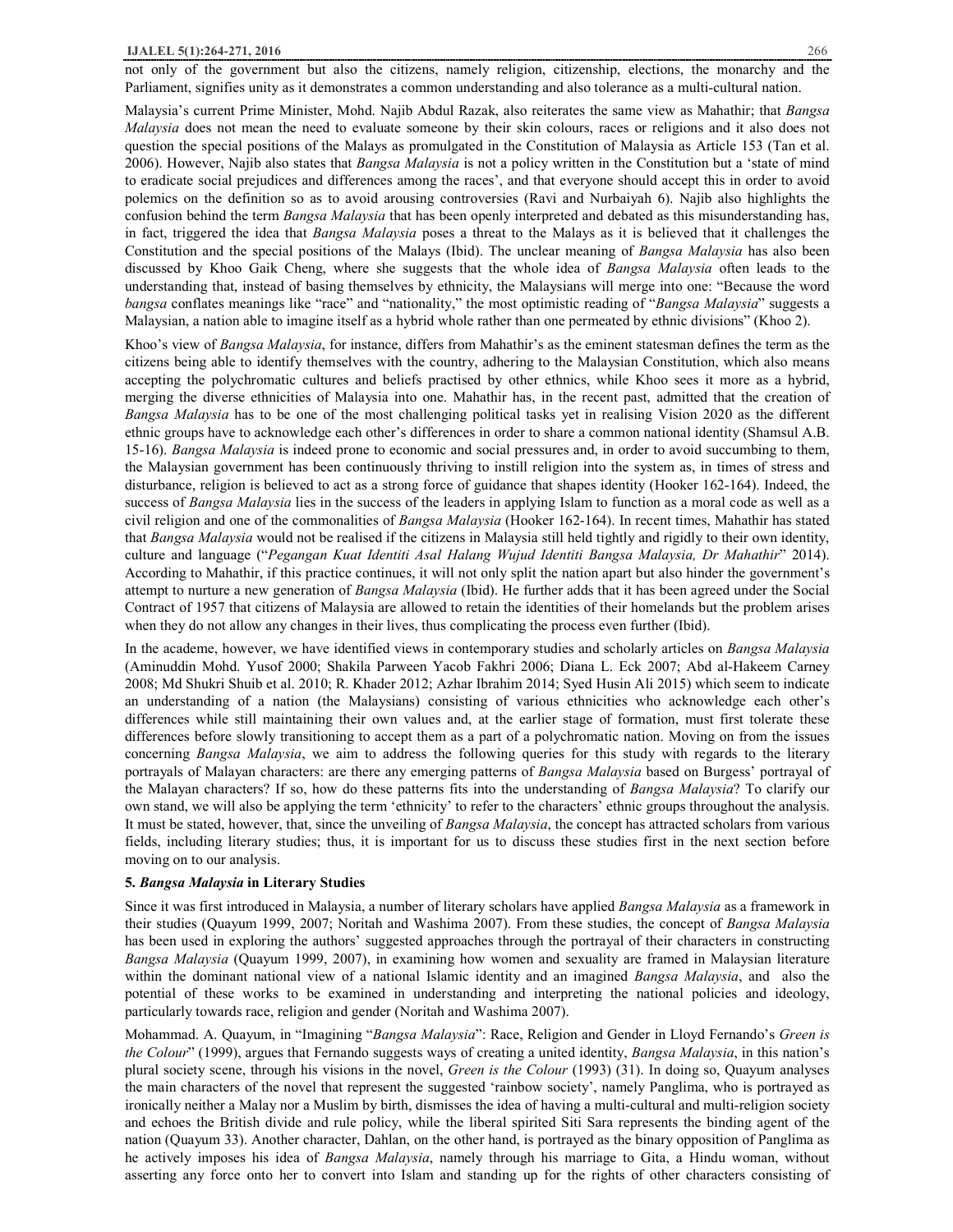different ethnicities and religions (Quayum 36). Despite Dahlan's ideas on a united nation, his character is deemed problematic due to his hasty approaches and failure to understand that the process of nation-building cannot be achieved in such a swift manner but through a slow weaving process (Quayum 37). Quayum's study leads to his discovery that Fernando, in *Green is the Colour*, proposes the view that, rather than rigidly striving to form a mono-cultural society, everyone must strive to assert colourful cultures in order to co-exist in Malaysia (40). Fernando, as Quayum puts it, rejoices in the ingenious ideology through his work, which serves as the foundation of the construction of the identity of *Bangsa Malaysia* (Ibid).

Another recent study by Quayum is on "Self-Refashioning a Plural Society: Dialogism and Syncretism in Malaysian Post-Colonial Literature" (2007), in which he explores the spirit of dialogism and syncretism, where the Malaysian post-colonial literature authors negotiate the past, present and future in order to shape a new united nation (Quayum 27). For instance, in Lloyd Fernando's *Scorpion Orchid* (1976), which is set in Singapore during the 1950s when the country was still part of colonial Malaya, Quayum focuses on a group of undergraduate students who have known each other since their senior school years (31). Of particular interest is his portrayal of two characters, Tok Said and Sally-Salmah, as possessing indistinct racial identities, where both characters are not actually defined by their looks nor name, making them the symbols of not only the racialised image that the locals are so used to hold on to, but also to depict how the image of racial differences are merely illusions than realities (Quayum 32). The vague racial identities depicted by the author also signify his dismissal of the racial borders and how these boundaries can be transformed into a united front through the amalgamation of cultures or hybrid zones (Quayum 33). As Quayum views it, Fernando further asserts his rejection of the ethnical boundaries by quoting works of Malay classics, namely Tun Seri Lanang's *Sejarah Melayu* (1612) and Munshi Abdullah's *Hikayat Abdullah* (1849), that highlight the socialisation of the three main ethnic groups, the Malays, the Indians and the Chinese, before the arrival of the colonisers (33-34). The works of the Malay classics demonstrate that, for hundreds of years, these different groups of ethnicities have been living harmoniously together and this peaceful situation has been manipulated by the colonisers, turning them against each other with mistrust and doubts (Quayum 34).

While both of Quayum's studies are focused on the society as a whole, a study by Noritah and Washima, "Race, Gender and Religion within the Construct of '*Bangsa Malaysia'* and 'National Islamic Identity' in Malaysian Literature" (2007), focuses on the debate on "national identity" which they argue has grown more powerful with the construction of the notional construct of *Bangsa Malaysia*. Examining how women and sexuality are framed in Malaysian literature within the dominant state view of a national "Islamic identity" and an imagined *Bangsa Malaysia*, they consider Islam as positioned in the national ambition by highlighting two main issues, namely the assumption of Islamic knowledge and the ethnic-religious contexts of *Bangsa Malaysia*, both located in selected texts of Malaysian literature*.* According to Noritah and Washima, there exists arguments on the concepts of *Bangsa Malaysia* and "Islamic nation" which in turn bring about repercussions on how the Malays view themselves as both concepts lead to various identifications of how the Malays relate themselves to the nation and their religious faith (48). They further posit the view that there remains one group of people who believe that Islam safeguards their identity as Malays and that the Malay identity is presumed within their Islamic identity; therefore this presumption protects both their rights as Muslims and as Malays. Quoting views from a study by David C. L. Lim in his critical analysis of *Bangsa Malaysia*, Noritah and Washima highlight the ever-present contention that an impartial concept such as *Bangsa Malaysia* transcends race and religion which is in actuality a means of ethnic reconstruction that may turn into a problem (Ibid). This is because of the existence of contradictory views on what constitutes impartiality, where the construction of a "national race" is concerned, or when there is disagreement on how power ought to be combined between competing groups (Lim 26 as cited in Noritah and Washima 48). In his study of K.S. Maniam's works, for example, Lim discovers that *Bangsa Malaysia* is depicted in the "togetherness, trust and innocence …[and] exchanges of small tokens of friendship between members of different ethnic communities…" (Lim 183 as cited in Noritah and Washima 48).

# **6. Patterns of** *Bangsa Malaysia* **in** *Time for a Tiger*

# *6.1 Unity through Policies*

In order to develop a strong united nation thus leading to the materialisation of *Bangsa Malaysia*, external factors, namely government policies, must not be the sole drive in achieving it (Shakila 42). One must realise that the country is made up of a complex mixture of ethnicities, thus requiring the changes from within the citizens themselves first before it could be carried out on the society as a whole (Ibid). In the following extract from the novel, a Malay character, Sultan Aladdin, projects his vision for his own people, the Malayans, to work harmoniously together side by side in building the country:

He found it easy to see that the future of Malaya in general, and of Lanchap in particular, rested not with the Malays alone but with the harmonious working together of all the component races […] He saw in the mingling of many cultures the possibility of a unique and aesthetically valuable pattern, and before his early death he had laid out his plan for a Malayan public school in a letter which he sent to all the Sultans. (Burgess 28)

Although the scene is set during the pre-independence period where government policies or concepts, such as *Bangsa Malaysia*, have not been introduced, the essence of the spirit of the concept can be found depicted through the portrayal of Sultan Aladdin. As a leader, Sultan Aladdin realises that unity among the various ethnic groups in Malaya is the drive behind a thriving and prosperous nation. The Malayan public school mentioned in the extract above refers to the Mansor School, named after a Malay character, Sultan Mansor, which will be further discussed later in this section.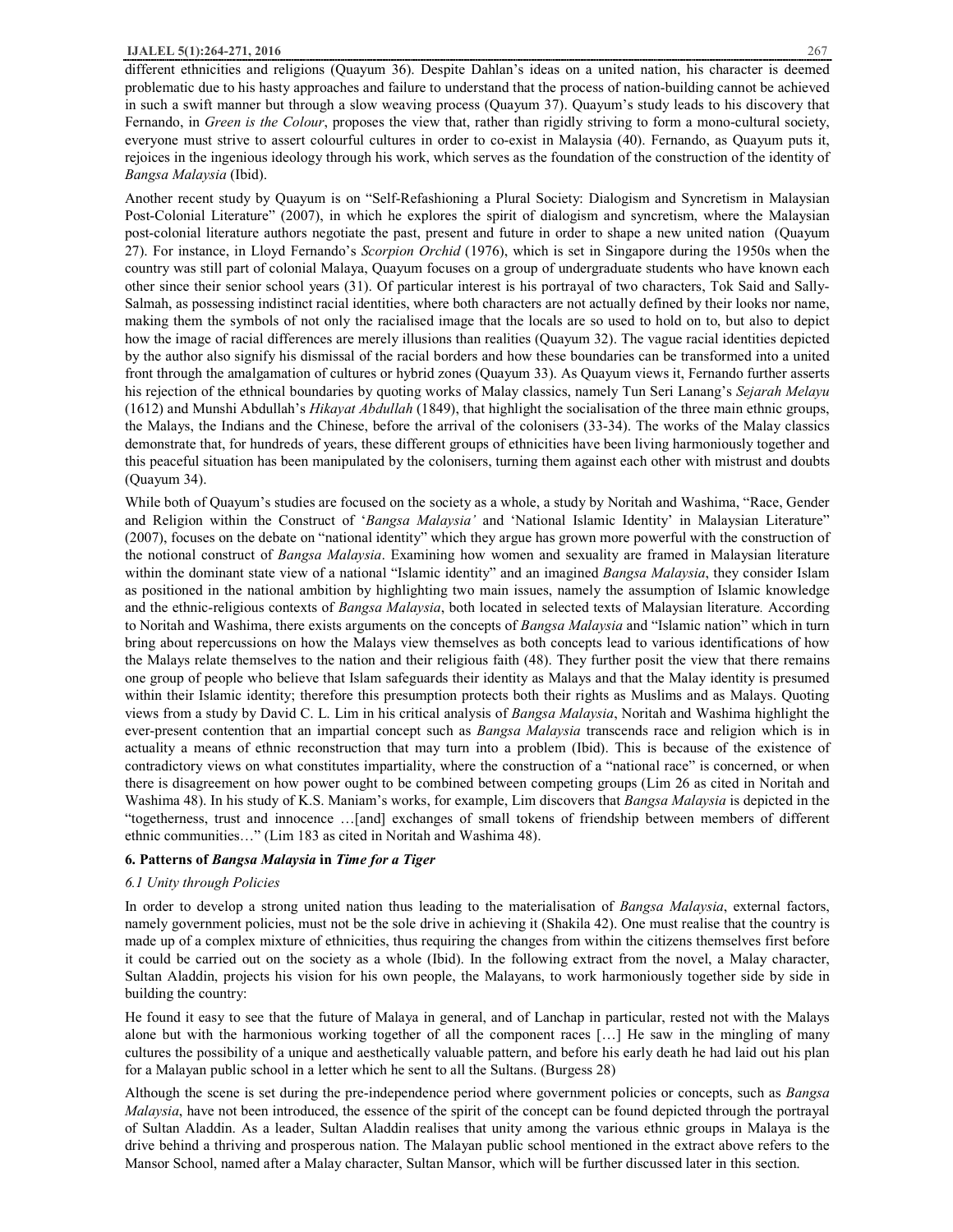#### *6.2 Education as a Medium*

As we discussed earlier, another medium to foster a healthy environment for various ethnics in Malaysia is through education (Aminuddin 2000; Khader 272). Schools, especially those that have inclusive ethnic mixtures, are considered vital to shape the young minds, encouraging interactions between them (Ibid). This mixture of ethnic groups in the schooling system emerges in a scene in the novel, which involves the portrayal of students and teachers at the multiethnic boarding school, the Mansor School:

And so the Mansor School came into being in Mansor's own royal town. To it came Chinese, Malays, Indians and Eurasians – all of 'good family'[…] Teachers came from England and India and the Straits Settlements. The school grew steadily, established traditions slowly. (Burgess 29)

As we can see from the extract above, the students and teachers at the Mansor School, consisting of a mixture of ethnicities, are portrayed as learning and teaching under one roof. This scene exemplifies tolerance for each other despite their ethnic differences, which we have identified as the first step in realising *Bangsa Malaysia*. Undeniably, we can argue that the Mansor School is a place not only to formally educate the students, but also to provide them the opportunity to socialise with other students and also teachers from various ethnicities and backgrounds.

#### *6.3 A Change of Mindset and Personal Judgement Leading to Tolerance*

As recalled, in order to live in harmony, it is essential for Malaysians to change their mindsets and personal judgments, to be more open in accepting and also appreciating other people's cultures and beliefs (Husin 60). This is especially true in the extract below from the novel where the students of the Mansor School are portrayed as living their daily lives in dormitories based on arrangements made to accommodate their different sets of religious beliefs and cultures:

The Chinese cried out for pork which, to the Muslims was haram and disgusting; the Hindus would not eat meat at all, despite the persuasions of the British matron; other Indians demanded burning curies and could not stomach the insipid *lauk* of the Malays […] Allocation to houses was arbitrary – the dormitories buzzed with different prayers in different tongues – and everybody had to eat cold rice with a warmish *lauk* of buffalo meat or vegetables. Nobody was satisfied but nobody could think of anything better. (Burgess 31)

Taking into consideration each other's food taboos and other religious sensitivities are huge measures in not only promoting unity but also maintaining harmony among the students. Although the characters that come from various ethnic backgrounds are portrayed as not being fully satisfied with the arrangements that have to be made and sacrificed due to their various beliefs and cultures, they also demonstrate a certain level of tolerance for each other. It is also important to note that their portrayal as living together without restrictions to practise their religious beliefs also signifies a certain level of respect that they have for their fellow classmates. Here, we suggest that the scene above also reflects the fifth challenge outlined in the Vision 2020, namely to create a united Malaysian nationals, who are filled with tolerance for one another albeit practising diverse sets of religious beliefs and cultures.

In addition, a change of mindset also signifies the willingness and readiness to help one another regardless of their ethnicities (Husin 60). In one scene at the Mansor School, a Chinese student, Toong Cheong, is portrayed as defending what he sees as an injustice towards his fellow classmate, a Malay character, Hamidin, who has been expelled by the headmaster without any strong evidence:

"But, sir." Toong Cheong spoke more rapidly now […] "We think he was framed, sir. Prefect no friend of his. He did nothing with woman in house-boy's room. Prefect deliberate lie to Headmaster" […] "We wish you to tell Headmaster, sir, Hamidin wrongly expelled. Injustice, sir. He is a member of our form. We must stick by him." Crabbe was touched. The form had welded itself into a single unity on this issue. Tamils, Bengalis, the one Sikh, the Malays, the one Eurasian, the Chinese had found a loyalty that transcended race. Then, hopelessly, Crabbe saw that this unity was only a common banding against British injustice. (Burgess 44)

The scene above exemplifies a bond between the classmates despite their different ethnic backgrounds where Toong Cheong's willingness to stand up for Hamidin further displays how educational institutions implicitly encourage unity among youths. This depiction of unity among the students of various ethnicities mirrors a view by Lim where the depictions of *Bangsa Malaysia* can be found through "togetherness, trust and innocence …[and] exchanges of small tokens of friendship between members of different ethnic communities…" (183 as cited in Noritah and Washima 48). Besides that, Toong Cheong's decision on uniting with other students also echoes the seventh challenge proposed in Vision 2020, which is to be citizens who are loving and compassionate towards each other. The depiction of Crabbe's skepticism, however, is a reflection of the setting of the novel, during the pre-independence period, where the spirit of nationality of the Malayans rises against the colonisers. Besides Toong Cheong, the portrayal of unity among the students in the Mansor School is further exemplified in another extract, where another student, an unnamed Indian character, pleads for Crabbe to justify Hamidin's innocence to the headmaster, Mr. Boothby:

A thin bright-eyed Tamil stood up to say, "Mr. Crichton said he would do anything because Headmaster's decision is a right one and it is right that Hamidin should be expelled. That is why we ask you as form-master to tell the Headmaster that it is not right and that grave injustice have been done to the innocent." He sat down with grace and dignity. (Burgess 46)

The extract above further demonstrates how exposure to other ethnic groups at an early age in a controlled environment, namely schools, will help to produce healthier relationships across ethnicities. Although he is well informed that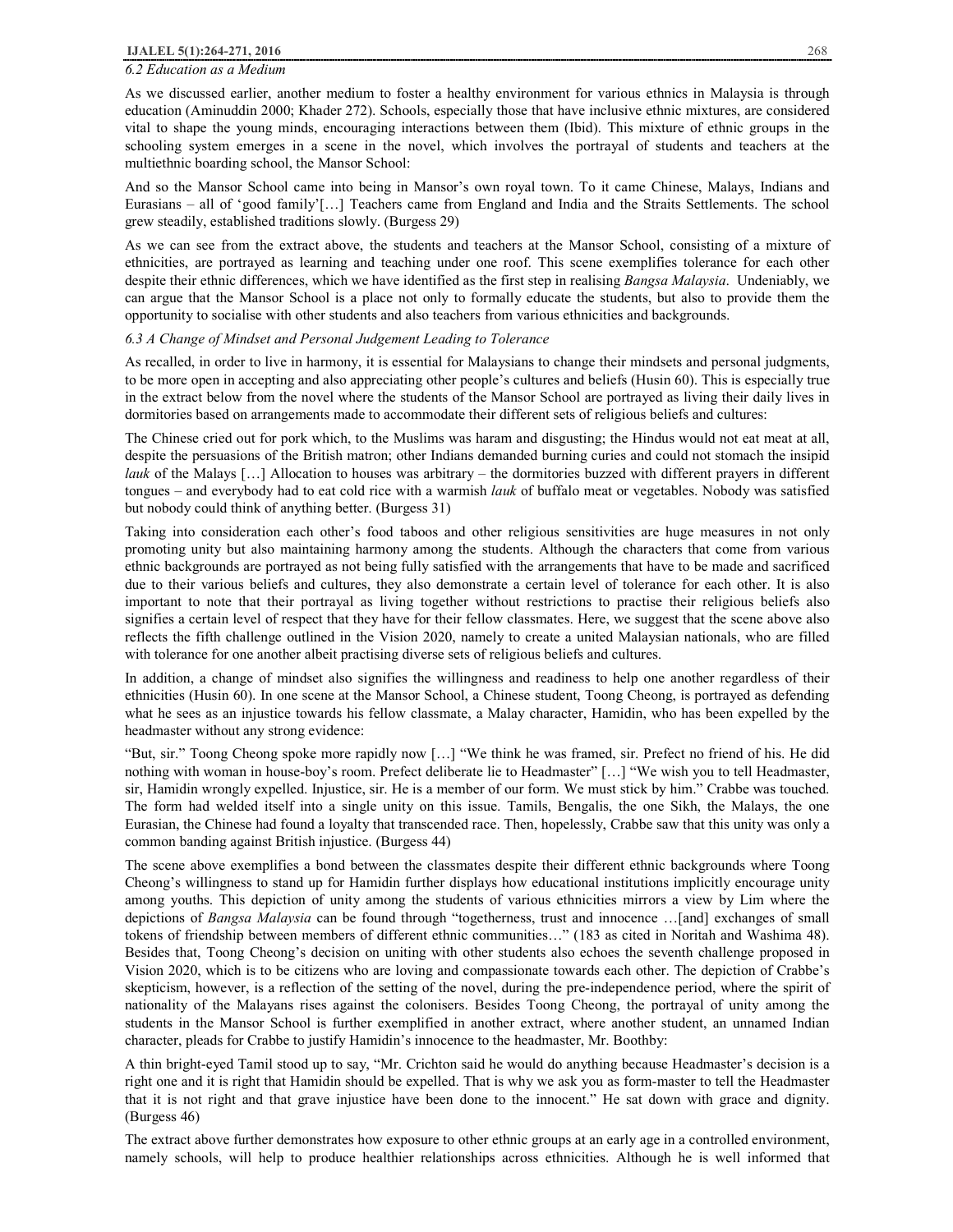Hamidin's dismissal is triggered by the words of another Indian student, a prefect named Pushpanathan, he however displays his full support for his Malay friend.

# *6.4 Patriotism as an Identity*

Apart from being able to converse in *Bahasa Malaysia* and also accepting the Malaysian Constitution, another important characteristic of *Bangsa Malaysia* is to be able to identify themselves with the country, Malaysia (Mahathir 1995). This sense of patriotism is exemplified through a letter signed as "Fair Play" sent to the headmaster, Mr. Boothby, to appeal against Crabbe's dismissal from the school. "Fair Play" represents an anonymous group of Crabbe's students who are known to include a wide mixture of ethnicities which also, again, signals unity among them:

We have heard that Mr. Crabbe is to be expelled from the School where he has done much good and valuable work, not easily forgotten by the boys he has taught. We will say that what happened at Sports yesterday was not fault of Mr. Crabbe's […] Well, sir, to bring inordinately long missive to a timely end, what happened yesterday was the work of some boys who said it would be a good idea to do what was done, although some of us said no, it should not be. One of these boys has already been punished, to wit he has been punched on the nose and one eye has been blacked. This is termed summary justice. We beg, in conclusion, that Mr. Crabbe be not expelled but allowed to continue to teach the boys who would otherwise be sorry of his departure. (Burgess 148)

As mentioned previously, this novel is set during the pre-independence period; thus, communism is still one of the country's main problem, especially for security reasons, which leads to Crabbe's concern regarding a group of Chinese students, headed by a student name Shiu Hung, who organises secret meetings to discuss issues on communism. Although his accusation is later dismissed by Shiu Hung himself, who upheld himself as a devoted Malayan and will do anything that he could for his country, Crabbe's concern is later proven to be true, when Shiu Hung and his group orchestrated many events, including the fiasco of the sports day and, ironically, accusing Crabbe himself as a communist sympathiser. Crabbe's other students, however, are united to put a stop to Shiu Hung's effort to further divide the school and to appeal for their beloved teacher who has been wrongly accused. Contrary to Whittle's (90) view that communism is the main element that aggravates ethnical divide in the text, we have however discovered from this scene that communism paradoxically has brought the opposite effect where, rather than separating the Malayans, it has actually proven to awaken the students' sense of patriotism towards their own country. This act echoes a view by Husin where he suggests that, in order for a nation to prosper, the citizens must have a deep sense of belonging towards their country (60).

# *6.5 The Unifying Role of the Monarchy*

As discussed earlier, besides the implementation of western political institution models, the major definer of the Malay political culture, namely the institution of monarchy, is also regarded as a means to create a sense of unity among Malaysians (Shakila 24-25; Md Shukri Shuib et al. 2). The monarchy, which is highly revered by Malaysians, acts not only as a symbol of oneness of the nation but is also a part of the Constitution of Malaysia, which also includes other fundamentals, namely religion, citizenship, elections and also the Parliament. In the novel, the monarchy is depicted as acting as a symbol of unity exemplified in a scene at the birthday celebration of Sultan Mansor, where all his subjects are invited to participate in, regardless of their ethnicities and ranks:

The grounds were gay with tree-slung fairy-lights, with fire and smoke of food-sellers, noise of show-booths, of *ronggeng* music, Chinese opera, Indian drums, brown and yellow faces above best clothes, glistening eyes wide in the shine of the Sultan's treat. (Burgess 94)

The rich mixture of characters from various ethnic backgrounds are portrayed as celebrating Sultan Mansor's birthday together freely, without the constraints of their different ethnical backgrounds. The celebration, comprising of a long list of entertainments, also reflects the mixture of various cultural traditions of the land, namely the *ronggeng* music from the Malays, opera from the Chinese culture and also the Indian drums; thus, illustrating a sense of appreciation for each other's unique cultural practices. The mingling of the unique cultures again signifies the fifth challenge of Vision 2020; to become a nation made up of citizens who respect customs, cultures and religions practised by the diverse ethnic groups. Interestingly, although Zawiyah has suggested that the depictions of diverse cultures in the scene at the Sultan's birthday celebration could be seen as a way for Burgess to justify the need for the intervention of the British and that the mixture of cultures, as she sees it, signals the chaotic life lead by the Malayans, which can only be solved by the colonisers (186), this example demonstrates another understanding, namely the unifying role of the monarchy. This example also fits into a view by Quayum that all ethnics groups must strive to assert their colourful cultures in order to co-exist in Malaysia (40).

### **7. Conclusion**

From our analysis, we have identified that there are indeed emerging patterns of *Bangsa Malaysia* in Burgess' *Time for a Tiger* despite being written by Burgess with the central themes of colliding cultures, clashes of religion and racial conflicts. These patterns emerge through Burgess' portrayals of a mixture of characters from various ethnicities, namely the Malays (Sultan Aladdin and Sultan Mansor), the Chinese (Toong Cheong), the Indian (an unnamed student from the Mansor School) and also an anonymous group (Fair Play), which represents the students taught by Crabbe before his departure to another school. The images of unity by the Malayan characters are depicted through the implementation of government policies, education as a medium to lay the foundation of *Bangsa Malaysia*, a change of mindset and personal judgement leading to tolerance of each other's diverse religious beliefs as well as cultural values and practices,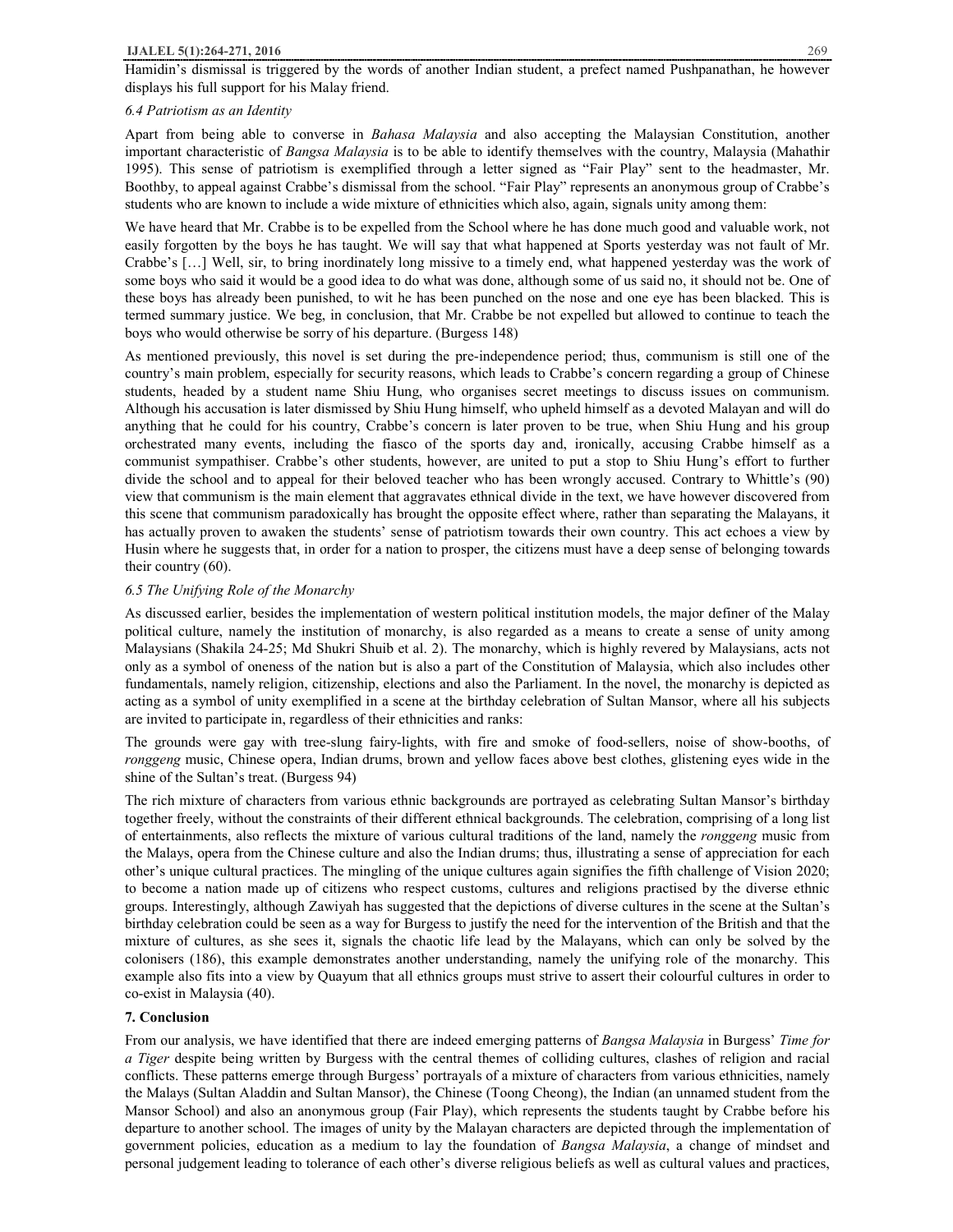patriotism as an identity of *Bangsa Malaysia* and the unifying role of the monarchy in order to help materialise *Bangsa Malaysia*.

From these patterns, however, we have found that the image of unity is portrayed primarily under education, by the ethnically diverse students at the Mansor School. Although the emerging patterns of *Bangsa Malaysia* portrayed by the Malayan characters in the novel do not entirely support our hypothesised definition of *Bangsa Malaysia*, however, given that it is set in the pre-independence period where ethnical segregation was still a thorny issue, the patterns do support the earlier stage of the formation, namely tolerance.

# **References**

Aminuddin Mohd. Yusof. "*Hapus Prasangka Kaum*." *Utusan Online.* 21 Dec. 2000. Web. 12 Feb. 2015. <http://ww1.utusan.com.my/utusan/info.asp?y=2000&dt=1221&pub=utusan\_malaysia&sec=Rencana&pg=ot\_01.htm>.

Azhar Ibrahim. *Contemporary Islamic Discourse in the Malay-Indonesian World: Critical Perspectives.* Petaling Jaya: Strategic Information and Research Development Centre, 2014. Print.

Azmi Aziz and Shamsul A. B. "The Religious, the Plural, the Secular and the Modern: a Brief Critical Survey on Islam in Malaysia." *Inter-Asia Cultural Studies* 5.3 (2004): 341-356. Print.

Biswell, Andrew. *The Real Life of Anthony Burgess*. London: Picador, 2005. Print.

Burgess, Anthony. *The Malayan Trilogy.* London: Vintage, 1964. Print.

Carney, Abd al-Hakeem. "Twilight of the Idols? Pluralism and Mystical Praxis." *International Journal of Philosophy of Religion* 64.1 (2008): 1-20. Print.

Coale, Samuel. (1981). *Anthony Burgess*. New York: Frederick Ungar Publishing Co, 1981. Print.

Eck, Diana L. "Prospects for Pluralism: Voice and Vision in the Study of Religion." *Journal of the American Academy of Religion* 75.4 (2007): 743-776. Print.

Farahanna Abd Razak, Ida Baizura Bahar & Rosli Talif. "Fusions of Animistic Beliefs and Islamic Practices in Anthony Burgess' *The Malayan Trilogy*." *National Research & Innovation Conference*, *for the Graduate Students in Social Sciences2014*5-7th December 2014 Corus Paradise Resort Port Dickson, Negeri Sembilan. Serdang, Selangor: Faculty of Economics and Management, Universiti Putra Malaysia and Ministry of Education Malaysia, December 2014. Print.

Hishamuddin Rais. *"Apa itu Bangsa?" Malaysiakini.* 9 July 2014. Web. 20 Jan. 2015. <http://mmy.malaysiakini.com/columns/268218>.

Hooker, Virginia Matheson. "Reconfiguring Malay and Islam in Contemporary Malaysia." *Contesting Malayness: Malay Identity across Boundaries.* Ed. Timothy P. Barnard. Singapore: Singapore University Press, 2004. 149-167. Print.

Ida Baizura Bahar. "The Paradigm of Malayness in Literature." Diss. The School of Oriental and African Studies, University of London, United Kingdom, 2010. Print.

Khader, R. Fakhri. "The Malaysian Experience in Developing National Identity, Multicultural Tolerance and Understanding through Teaching Curricula: Lessons Learned and Possible Applications in the Jordanian Context." *International Journal of Humanities and Social Science* 2.1 (2012): 270-288. Print.

Khoo, Gaik Cheng. *Reclaiming Adat: Contemporary Malaysian Film and Literature*. Canada: UBC Press, 2011. Print.

Mahathir Mohamad. "Malaysia: The Way Forward (Vision 2020)." Inaugural Meeting of the Malaysian Business Council. Malaysian Business Council, Kuala Lumpur. 28 February 1991. Paper Presentation.

Md Shukri Shuib, et al. "The Role of Malaysian Leaders in Nation Building Process (1957-2003)." *Arts and Social Sciences Journal* (2010): 1-17. Print.

Mohammad A. Quayum. "Self-Refashioning a Plural Society: Dialogism and Syncretism in Malaysian Post-Colonial Literature." *New Zealand Journal of Asian Studies* 9.2 (2007): 27-46. Print.

---. Imagining "Bangsa Malaysia"; Race, Religion and Gender in Lloyd Fernando's *Green is the Colour.*" *World Literature Written in English* 38.1 (2008): 29-41. Print.

Mohamed Mustafa Ishak. *The Politics of Bangsa Malaysia: Nation-Building in a Multiethnic Society.* Sintok: Penerbit Universiti Utara Malaysia, 2014. Print.

---. "Tun Dr. Mahathir and the Notion of 'Bangsa Malaysia'." *Journal of International Studies* (2006): 49-76. Print.

Noritah Omar and Washima Che Dan. "Race, Gender and Religion within the Construct of 'Bangsa Malaysia' and 'National Islamic Identity' in Malaysian Literature." *Journal of English Studies and Comparative Literature* 9.1 (2007): 44-54. Print.

"*Pegangan Kuat Identiti Asal Halang Wujud Identiti Bangsa Malaysia, Dr Mahathir.*" *The Malaysian Insider.* 16 Aug. 2014. Web. 20 Jan. 2015.<http://www.themalaysianinsider.com/bahasa/article/pegangan-kuat-identiti-asal-halangwujud-identiti bangsa-malaysia-dr-mahath>.